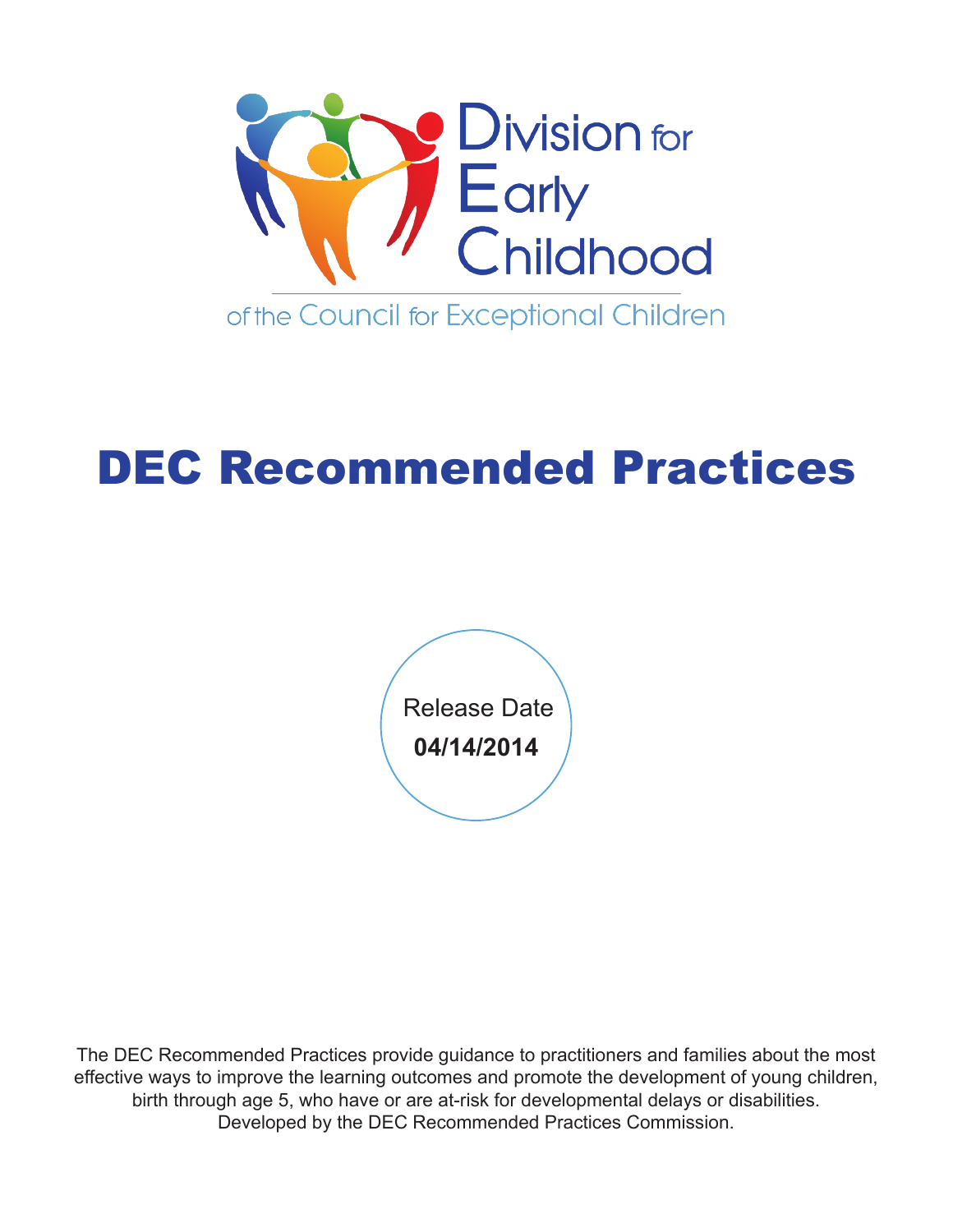The Division for Early Childhood of the Council for Exceptional Children

#### www.dec-sped.org

## DEC Recommended Practices Released 04/14/2014

This document is available online at: www.dec-sped.org/recommendedpractices



Copyright © 2014. The Division for Early Childhood of the Council for Exceptional Children. All Rights Reserved. Licensed for free access and use, to be studied, copied, and distributed, but not modifed from its original version. Permission to copy not required. Distribution encouraged. Questions should be directed to dec@dec-sped.org

To reference the DEC Recommended Practices, please use the following citation: Division for Early Childhood. (2014). DEC recommended practices in early intervention/early childhood special education 2014. Retrieved from http://www.dec-sped.org/recommendedpractices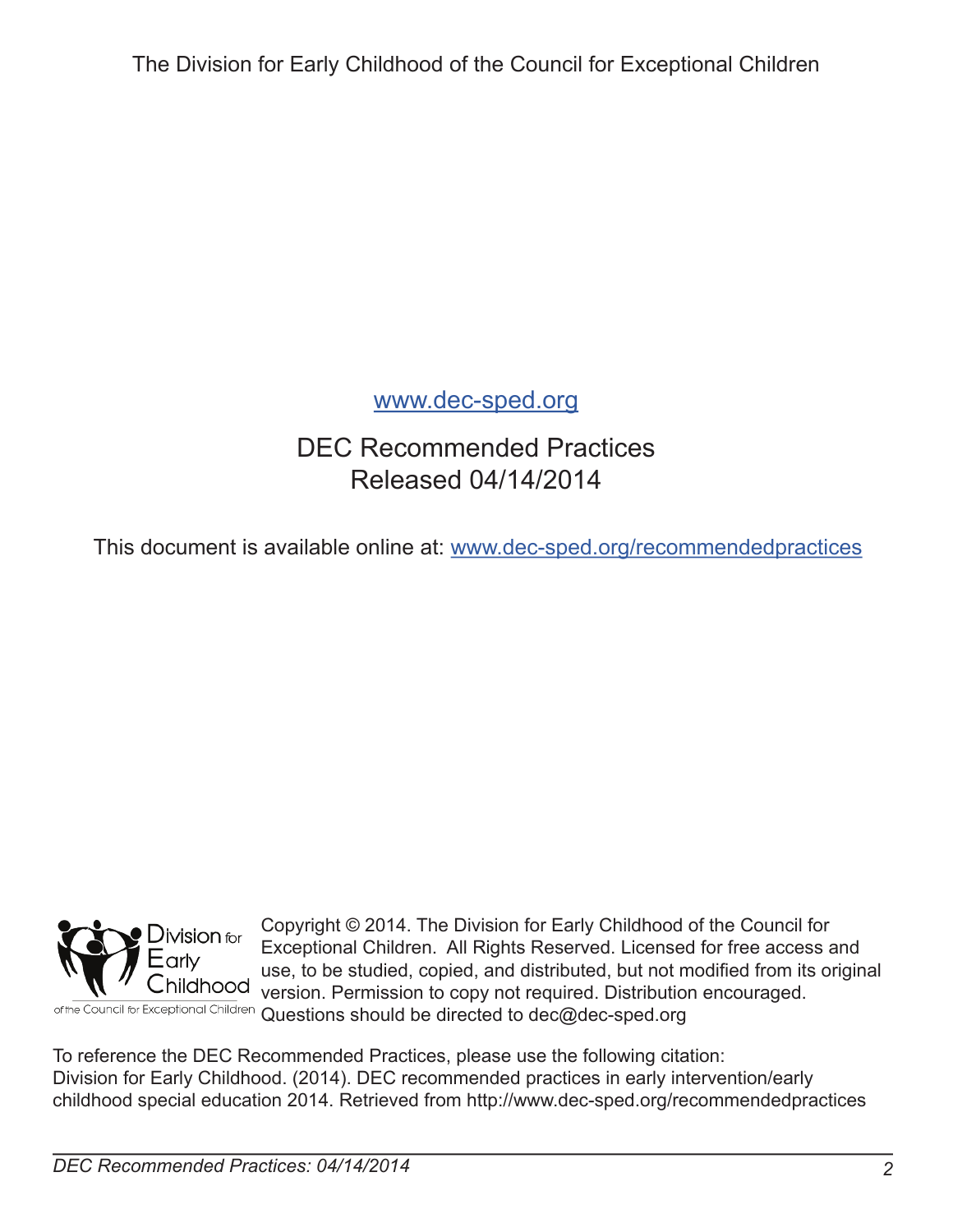# Introduction

The DEC Recommended Practices were developed to provide guidance to practitioners and families about the most effective ways to improve the learning outcomes andpromote the development of young children, birth through five years of age, who have or are at-risk for developmental delays or disabilities. The purpose of this document is to help bridgethe gap between research and practice by highlighting those practices that have been shownto result in better outcomes for young children with disabilities, their families, and the personnel who serve them. The DEC Recommended Practices support children's access and participation in inclusive settings and natural environments and address cultural, linguistic, and ability diversity. They also identify key leadership responsibilities associated with the implementation of these practices.

The DEC Recommended Practices are based on the best-available empirical evidenceas well as the wisdom and experience of the field. The practices are organized into eighttopic areas, but they should be viewed holistically across the topic areas. Family Practices,for example, are grouped in one topic area but are fundamental to all of the topic areas.We believe that when practitioners and families have the knowledge, skills, and dispositions to implement these practices as intended, children who have or are at risk fordevelopmental delays/disabilities and their families are more likely to achieve positive outcomes, and families and practitioners are more likely to help children achieve their highest potential.

While developmentally appropriate practices are the foundation of quality programs forall young children and families (Copple & Bredekamp, 2009), we believe that youngchildren who have or are at risk for developmental delays/disabilities often need more specialized practices that allow them to participate and engage meaningfully in their daily living routines and learning activities. While we acknowledge the important role of developmentally appropriate practices in the education and care of all children, we do not include those foundational practices in this document.

The purpose of the DEC Recommended Practices is to highlight those practicesspecifically known to promote the outcomes of young children who have or are at risk for developmental delays/disabilities and to support their families in accordance with the DEC/NAEYC (2009) position statement on early childhood inclusion. We assume thatthose who implement the practices:

- Have foundational knowledge of developmentally appropriate early childhood practices.
- **Have a basic understanding of relevant professional, legal, and regulatory guidelines** for serving every child.
- Act in accordance with the principles of the DEC Code of Ethics and inaccordance with the principles of access and participation as described in the DEC/NAEYC (2009) position statement on inclusion.
- Engage in ongoing professional development to increase their knowledge, skills, and dispositions for implementing the Recommended Practices as intended.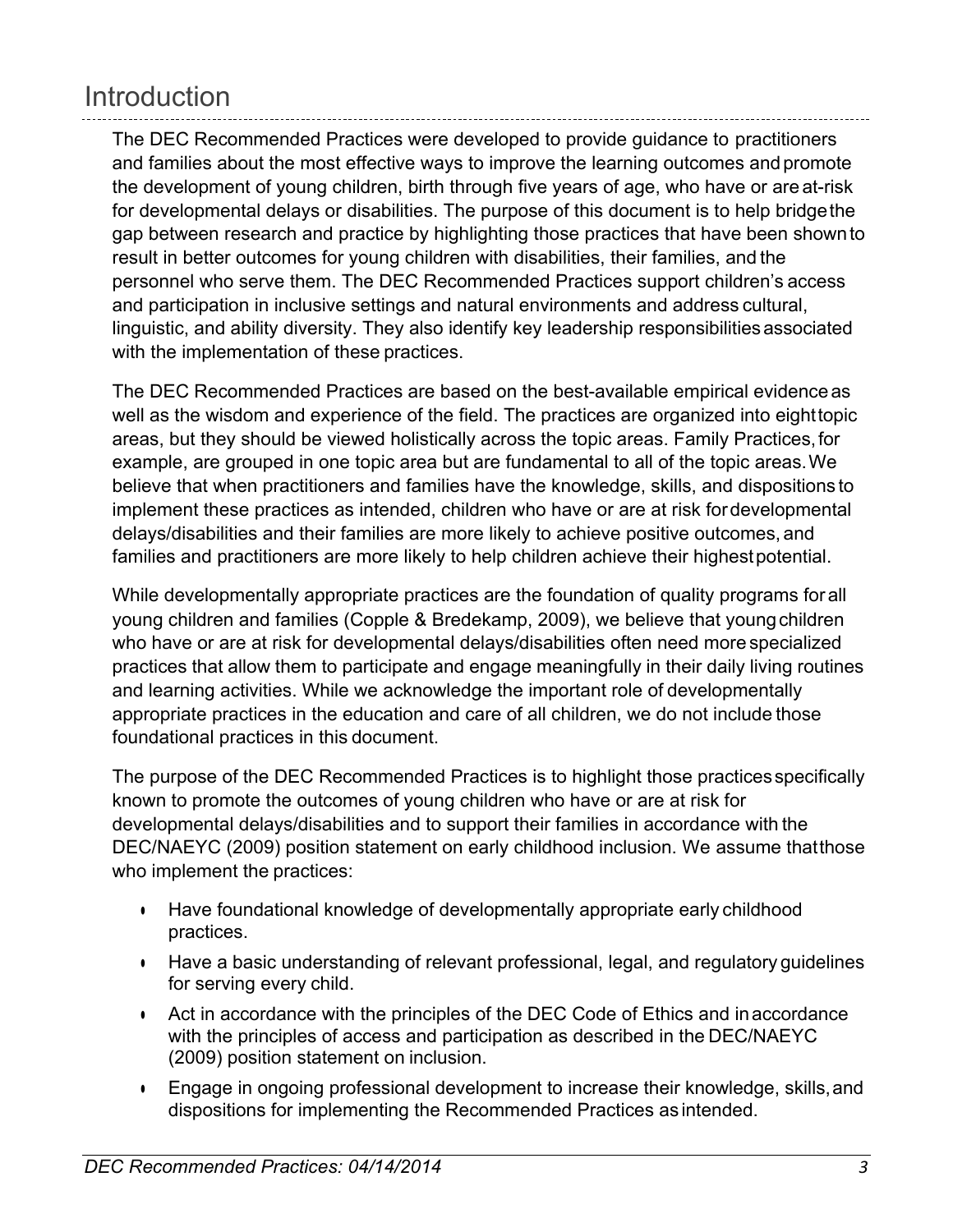In addition to implementing the DEC Recommended Practices, practitioners working inthe field should be guided by their discipline-specific professional standards, competencies, and codes of ethics. All practitioners who work with young children, including those atrisk for developmental delays/disabilities, are expected to access professional developmentand technical assistance systems to build knowledge and skills related to developmentally appropriate practices, the DEC Recommended Practices, and discipline-specific knowledge.

Building on previous efforts to produce DEC Recommended Practices as well as surveys and other opportunities to receive suggestions from the field, we also established the following parameters to guide the production of the current set of DEC Recommended Practices. These parameters include:

- *Recommended Practices* are those with the highest expected leverage and impact on outcomes, providing the "biggest bang."
- *Recommended Practices* are supported by research, values, and experience.
- **•** Recommended Practices represent the breadth of the topic area.
- **E** *Recommended Practices* are observable.
- *Recommended Practices* are *not* disability-specific.
- **•** Recommended Practices can be delivered in all settings including natural/inclusive environments.
- *Recommended Practices* should build on, but not duplicate, standards for typical early childhood settings such as the NAEYC Developmentally AppropriatePractices.

For the purposes of this document, the definition of young children who have or are atrisk for developmental delays/disabilities is not limited to children eligible for services under IDEA. This set of DEC Recommended Practices has eight topic areas. In ourpresentation of practices that appears below, we begin with the topic area of Leadership, whichprovides guidance for local and state leaders who support practitioners. We define **leaders** asthose in positions of leadership or authority in providing services to all young children who have or are at risk for developmental delays/disabilities and their families. Examples of such leaders include state, regional, and local administrators; early childhood coordinators; building principals; and assistant directors and coordinators.

The other seven topic areas provide guidance for practitioners:

- Assessment
- $\cdot$  Environment
- Family
- **Instruction**
- **Interaction**
- Teaming and Collaboration
- **CE** Transition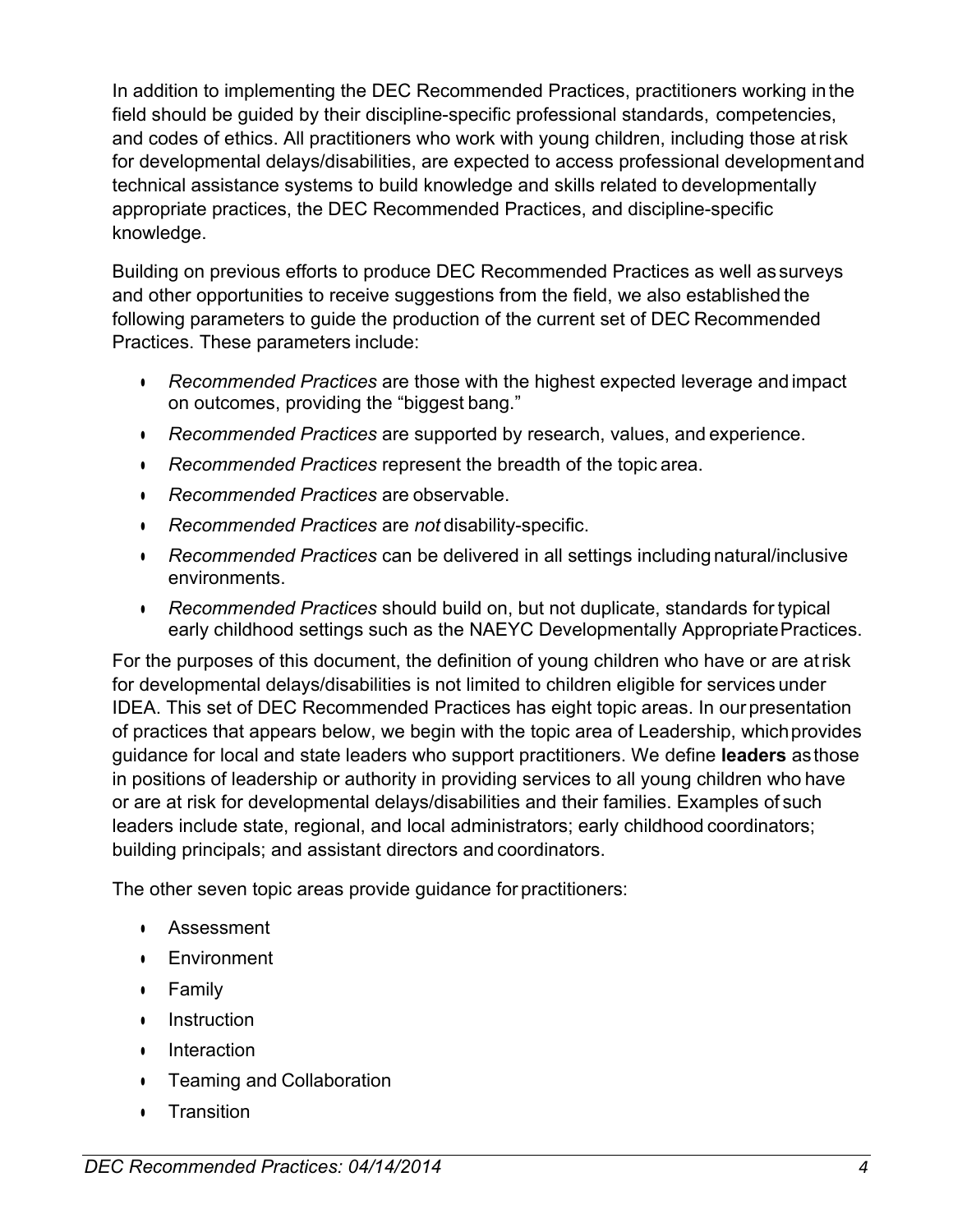For these Recommended Practices, we define **practitioners** as those who are responsible for and paid to enhance the optimal development of young children who have or are atrisk for developmental delays/disabilities. This includes providing care, education, or therapyto the child as well as support to the child's family.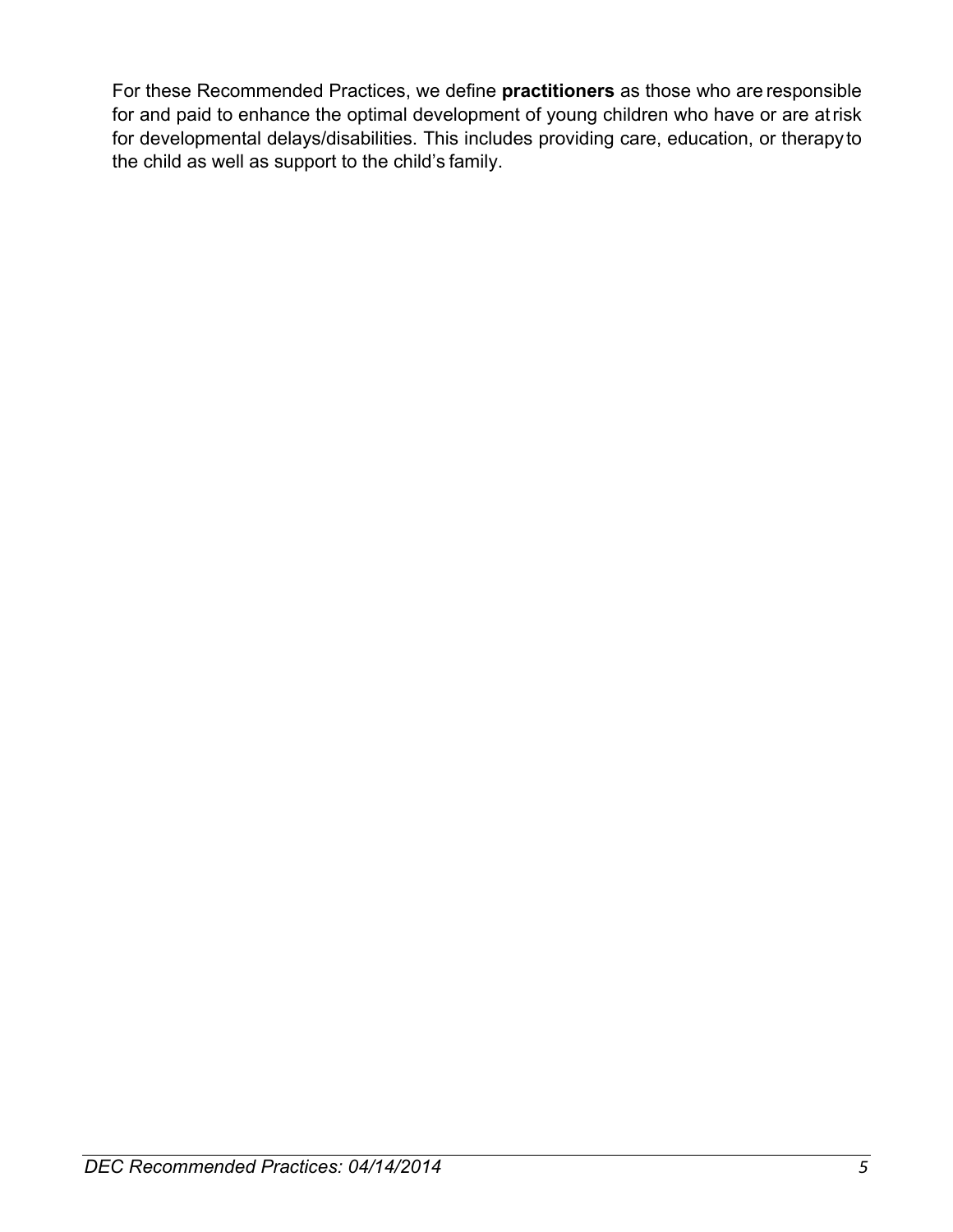# Leadership

The work of practitioners on the frontline is critical to improving outcomes for young children who have or are at risk for developmental delays/disabilities and their families. But practitioners do not operate in a vacuum. Their ability to implement the DEC Recommended Practices can be supported or constrained by the program, school,agency, or organization for which they work.

State and local leaders establish the conditions that are essential for the successful implementation of the DEC Recommended Practices by, for example, the policies and procedures they develop and implement. Leaders in early intervention and earlychildhood special education can be program directors and other administrators, practitioners,family members, students, higher education faculty, and others. The set of practices in this section address the responsibilities of those in positions of program authority and leadership related to providing services to young children who have or are at risk for developmental delays/disabilities and their families. Examples of such leaders include state, regional, and local directors and other administrators; early childhood coordinators; building principals; and assistant directors and coordinators.

The provision of these services is a complex undertaking governed by federal and state laws, funded by multiple sources, and structured and administered in different ways.Some of the challenges to implementing the DEC Recommended Practices may be beyondthe immediate control of state agency staff or local administrators. These challenges may require sustained advocacy from a variety of groups to create the systems change needed to establish more conducive policies and procedures. Leaders have a professional responsibility to use all the mechanisms within their control to create the conditionsneeded to support practitioners in implementing the following Recommended Practices.

We recommend the following practices associated with leadership:

- **L1.** Leaders create a culture and a climate in which practitioners feel a sense of belonging and want to support the organization's mission and goals.
- L2. Leaders promote adherence to and model the DEC Code of Ethics, DEC Position Statements and Papers, and the DEC Recommended Practices.
- **L3.** Leaders develop and implement policies, structures, and practices that promote shared decision making with practitioners and families.
- **L4.** Leaders belong to professional association(s) and engage in ongoing evidencebased professional development.
- **L5.** Leaders advocate for policies and resources that promote the implementation of the DEC Position Statements and Papers and the DEC Recommended Practices.
- L6. Leaders establish partnerships across levels (state to local) and with their counterparts in other systems and agencies to create coordinated and inclusive systems of services and supports.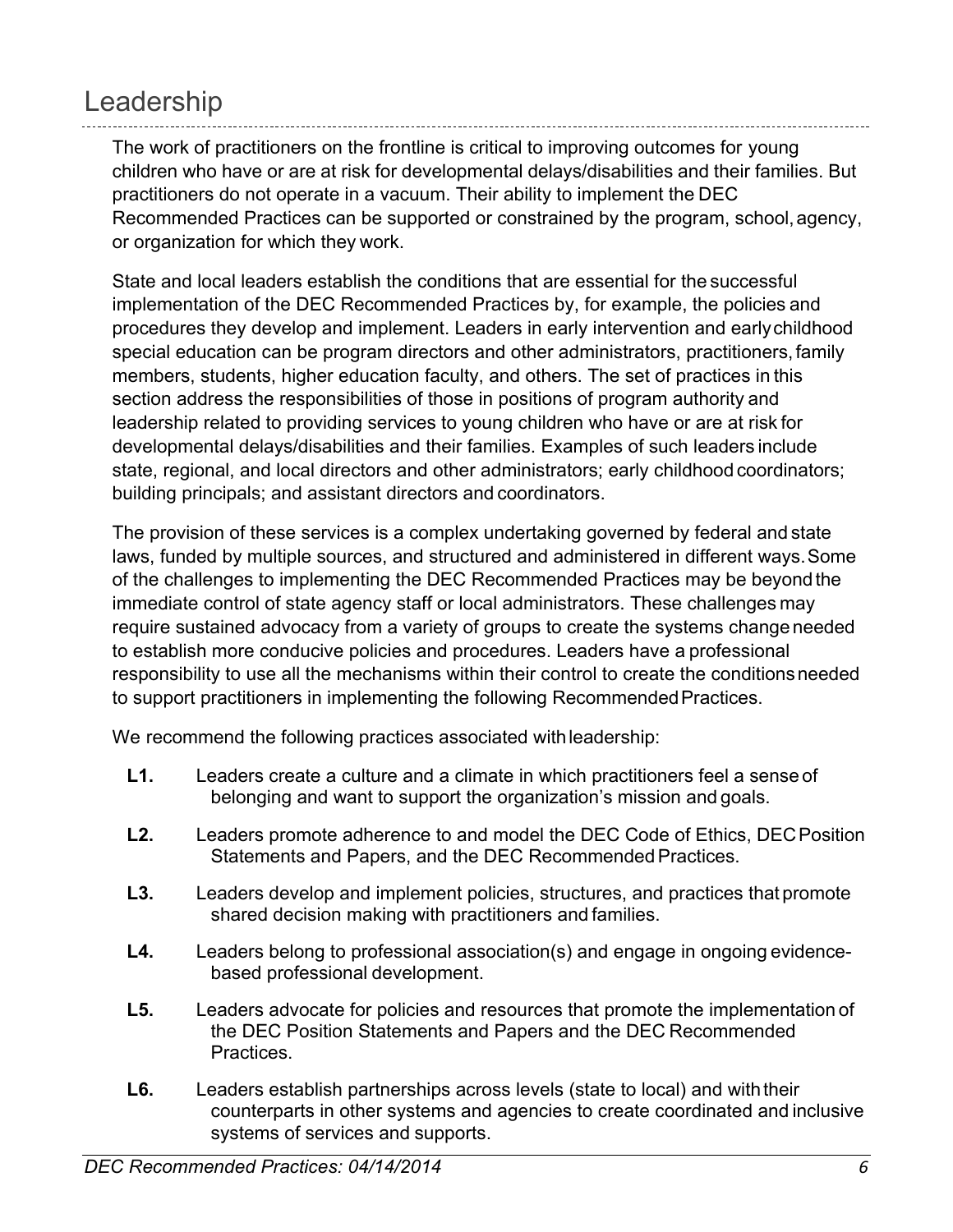- **L7.** Leaders develop, refine, and implement policies and procedures that create the conditions for practitioners to implement the DEC RecommendedPractices.
- **L8.** Leaders work across levels and sectors to secure fiscal and human resources and maximize the use of these resources to successfully implement theDEC Recommended Practices.
- **L9.** Leaders develop and implement an evidence-based professionaldevelopment system or approach that provides practitioners a variety of supports to ensure they have the knowledge and skills needed to implement the DEC Recommended Practices.
- **L10.** Leaders ensure practitioners know and follow professional standards and all applicable laws and regulations governing service provision.
- **L11.** Leaders collaborate with higher education, state licensing and certification agencies, practitioners, professional associations, and other stakeholders to develop or revise state competencies that align with DEC, Council for Exceptional Children (CEC), and other national professional standards.
- **L12.** Leaders collaborate with stakeholders to collect and use data for program management and continuous program improvement and to examine the effectiveness of services and supports in improving child and family outcomes.
- **L13.** Leaders promote efficient and coordinated service delivery for children and families by creating the conditions for practitioners from multiple disciplinesand the family to work together as a team.
- **L14.** Leaders collaborate with other agencies and programs to develop andimplement ongoing community-wide screening procedures to identify and refer children who may need additional evaluation and services.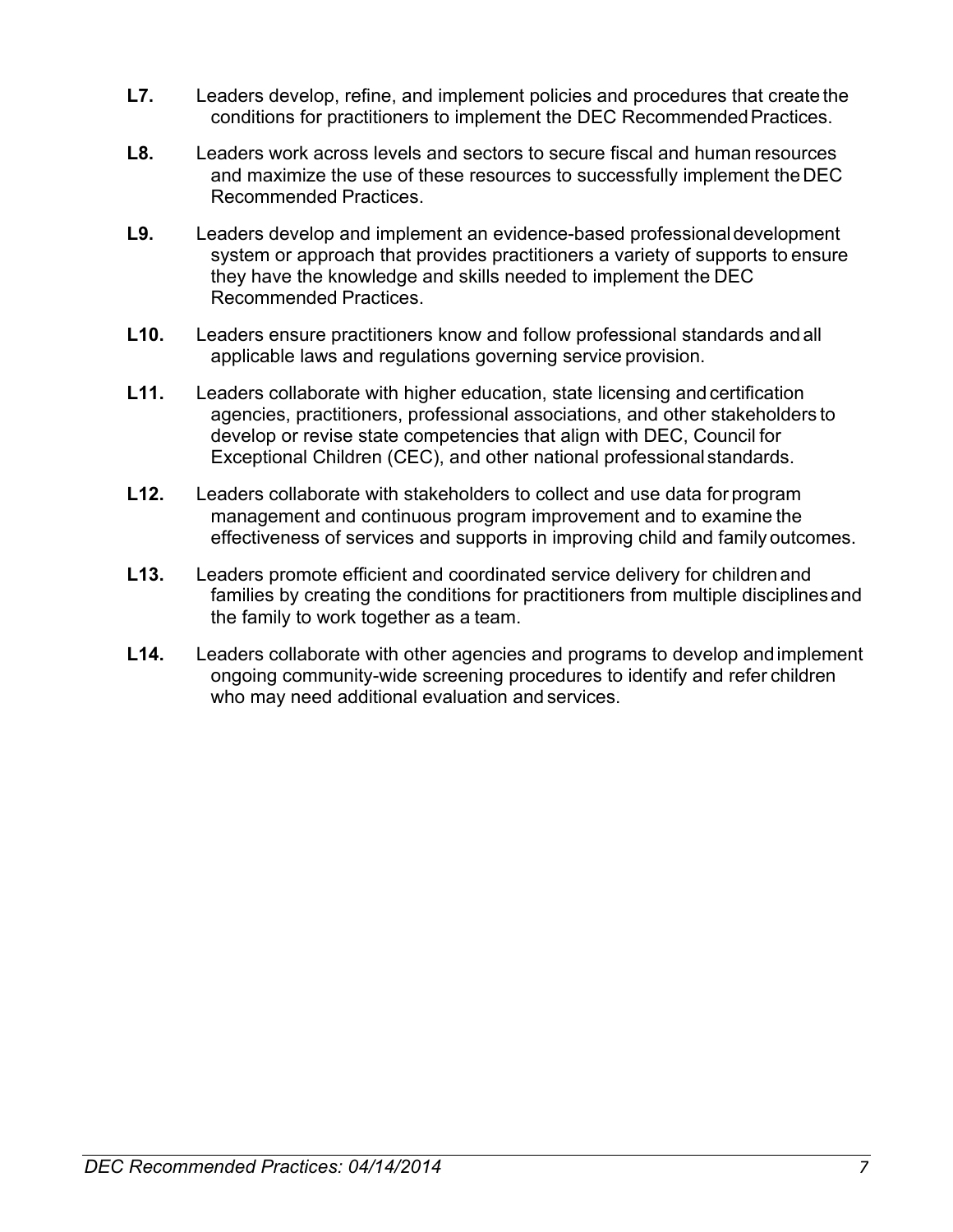## Assessment

Assessment is the process of gathering information to make decisions. Assessment informs intervention and, as a result, is a critical component of services for youngchildren who have or are at risk for developmental delays/disabilities and their families. Inearly intervention and early childhood special education, assessment is conducted for the purposes of screening, determining eligibility for services, individualized planning, monitoring child progress, and measuring child outcomes. Not all of the practices that follow apply to all purposes of assessment. For example, practice **A9.** focuses on monitoring child progress but does not relate to assessment foreligibility.

We recommend the following assessment practices to guide practitioners:

- **A1.** Practitioners work with the family to identify family preferences for assessment processes.
- **A2.** Practitioners work as a team with the family and other professionals to gather assessment information.
- **A3.** Practitioners use assessment materials and strategies that are appropriate for the child's age and level of development and accommodate the child's sensory, physical, communication, cultural, linguistic, social, and emotional characteristics.
- **A4.** Practitioners conduct assessments that include all areas of development and behavior to learn about the child's strengths, needs, preferences, and interests.
- **A5.** Practitioners conduct assessments in the child's dominant language and in additional languages if the child is learning more than onelanguage.
- **A6.** Practitioners use a variety of methods, including observation and interviews, to gather assessment information from multiple sources, including the child's family and other significant individuals in the child's life.
- A7. Practitioners obtain information about the child's skills in daily activities, routines, and environments such as home, center, and community.
- A8. Practitioners use clinical reasoning in addition to assessment results to identify the child's current levels of functioning and to determine the child's eligibility and plan for instruction.
- **A9.** Practitioners implement systematic ongoing assessment to identify learning targets, plan activities, and monitor the child's progress to revise instruction as needed.
- **A10.** Practitioners use assessment tools with sufficient sensitivity to detect child progress, especially for the child with significant support needs.
- **A11.** Practitioners report assessment results so that they are understandable and useful to families.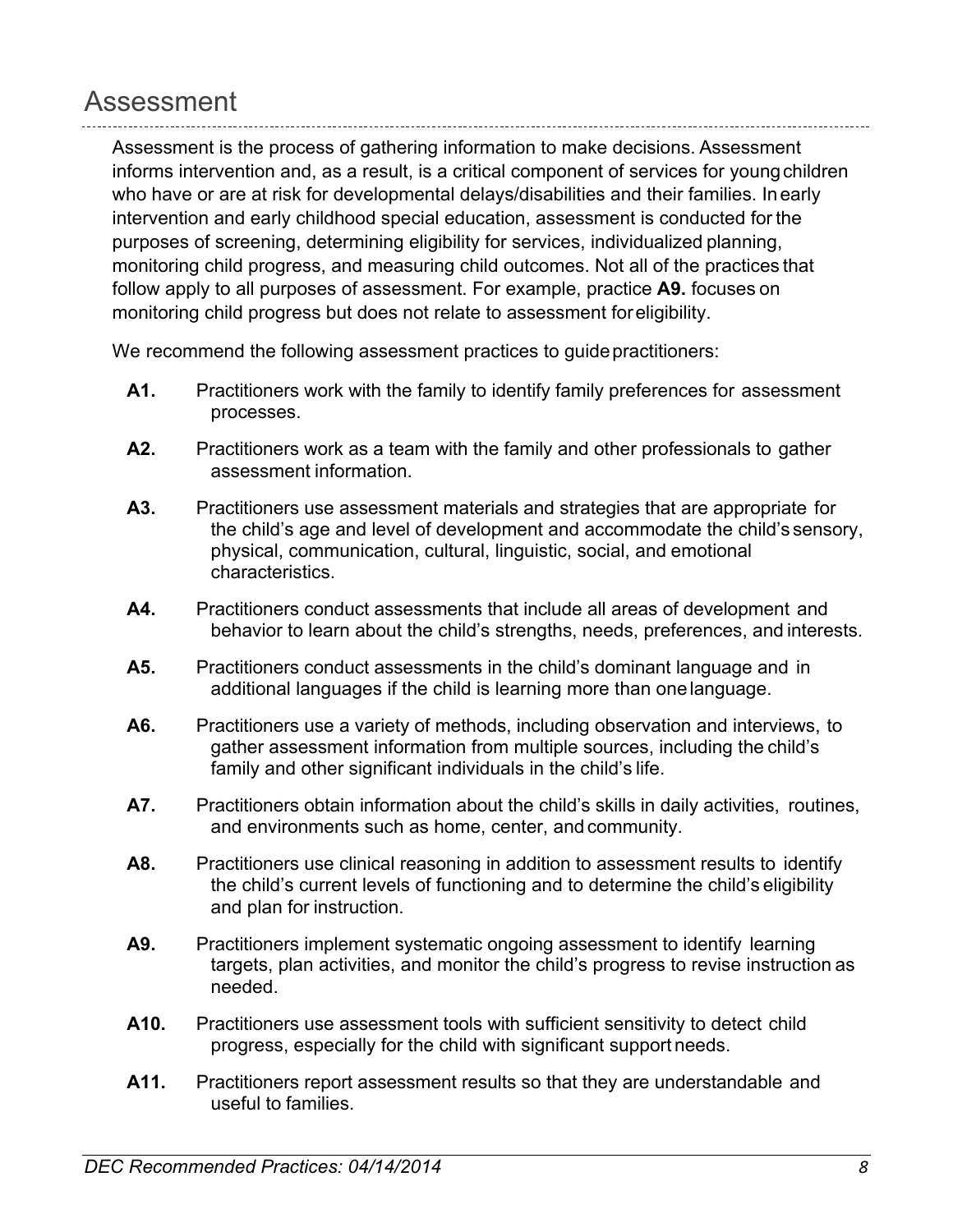# **Environment**

Young children who have or are at risk for developmental delays/disabilities learn, play,and engage with adults and peers within a multitude of environments such as home, school, child care, and the neighborhood. Environmental practices refer to aspects of the space, materials (toys, books, etc.), equipment, routines, and activities that practitioners and families can intentionally alter to support each child's learning across developmental domains. The environmental practices we address in this section encompass the physical environment (e.g., space, equipment, and materials), the social environment (e.g., interactions with peers, siblings, family members), and the temporal environment(e.g., sequence and length of routines and activities). They relate not only to supporting the child's access to learning opportunities but also ensuring their safety. It is important for practitioners to remember that these environmental dimensions are inextricably intertwined for young children who have or are at risk for developmental delays/disabilities and their families. Through implementation of the environmental practices, practitioners andfamilies can promote nurturing and responsive caregiving and learning environments that canfoster each child's overall health and development.

We recommend the following practices associated with the child's environment:

- **E1.** Practitioners provide services and supports in natural and inclusiveenvironments during daily routines and activities to promote the child's access to and participation in learning experiences.
- **E2.** Practitioners consider Universal Design for Learning principles to create accessible environments.
- **E3.** Practitioners work with the family and other adults to modify and adapt thephysical, social, and temporal environments to promote each child's access to and participation in learning experiences.
- **E4.** Practitioners work with families and other adults to identify each child's needs for assistive technology to promote access to and participation in learning experiences.
- **E5.** Practitioners work with families and other adults to acquire or createappropriate assistive technology to promote each child's access to and participation in learning experiences.
- **E6.** Practitioners create environments that provide opportunities for movement and regular physical activity to maintain or improve fitness, wellness, and development across domains.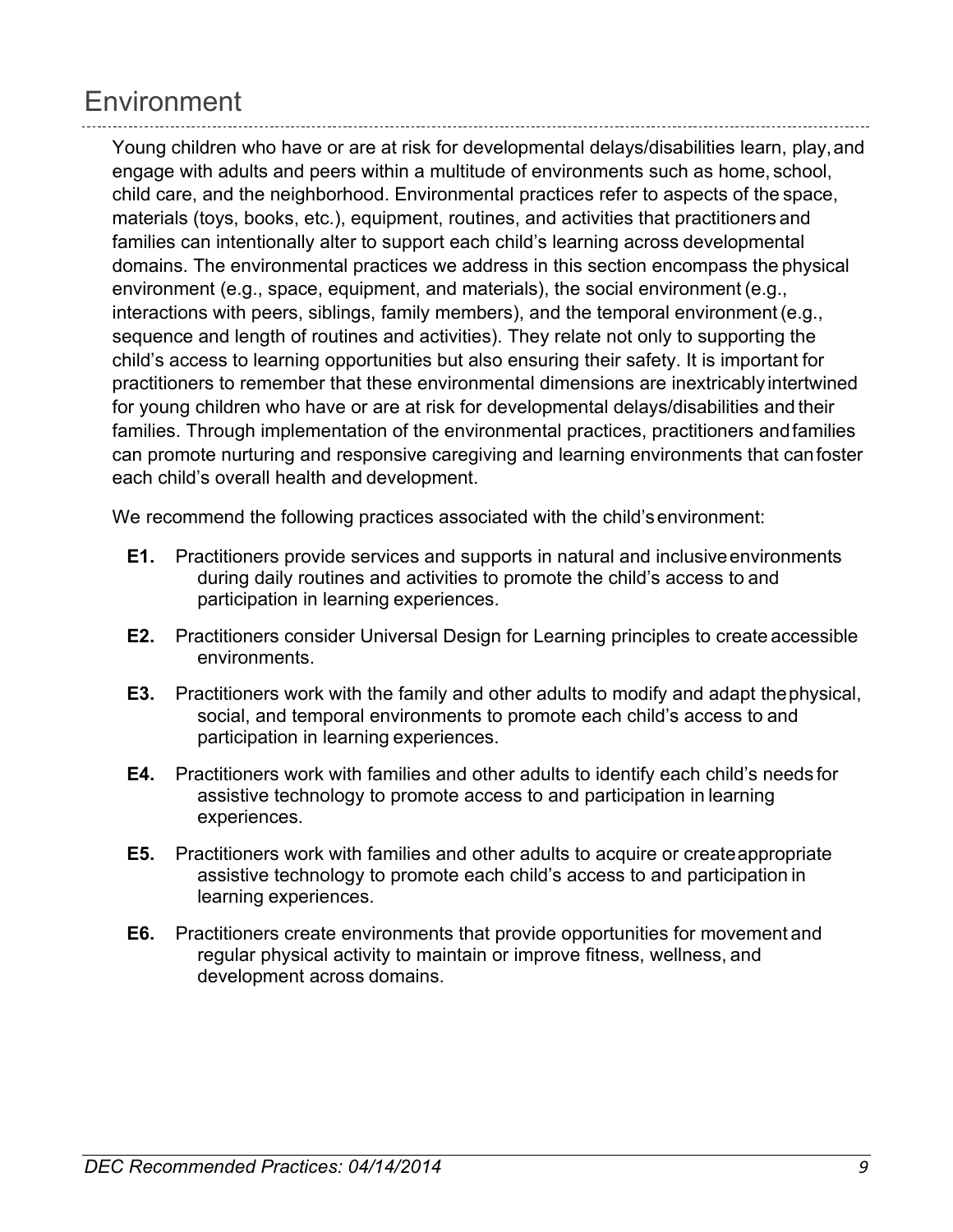# Family

Family practices refer to ongoing activities that (1) promote the active participation of families in decision-making related to their child (e.g., assessment, planning, intervention); (2) lead to the development of a service plan (e.g., a set of goals for the family andchild and the services and supports to achieve those goals); or (3) support families inachieving the goals they hold for their child and the other family members.

Family practices encompass three themes:

- 1. *Family-centered practices:* Practices that treat families with dignity and respect; are individualized, flexible, and responsive to each family's unique circumstances;; provide family members complete and unbiased information to make informed decisions;and involve family members in acting on choices to strengthen child, parent, and family functioning.
- 2. *Family capacity-building practices:* Practices that include the participatory opportunities and experiences afforded to families to strengthen existingparenting knowledge and skills and promote the development of new parenting abilities that enhance parenting self-efficacy beliefs and practices.
- 3. *Family and professional collaboration:* Practices that build relationships between families and professionals who work together to achieve mutually agreed upon outcomes and goals that promote family competencies and support the developmentof the child.

We recommend the following family practices for practitioners:

- **F1.** Practitioners build trusting and respectful partnerships with the family through interactions that are sensitive and responsive to cultural, linguistic, and socioeconomic diversity.
- **F2.** Practitioners provide the family with up-to-date, comprehensive andunbiased information in a way that the family can understand and use to make informed choices and decisions.
- **F3.** Practitioners are responsive to the family's concerns, priorities, and changing life circumstances.
- **F4.** Practitioners and the family work together to create outcomes or goals, develop individualized plans, and implement practices that address the family's priorities and concerns and the child's strengths and needs.
- **F5.** Practitioners support family functioning, promote family confidence and competence, and strengthen family-child relationships by acting in ways that recognize and build on family strengths and capacities.
- **F6.** Practitioners engage the family in opportunities that support and strengthen parenting knowledge and skills and parenting competence and confidencein ways that are flexible, individualized, and tailored to the family's preferences.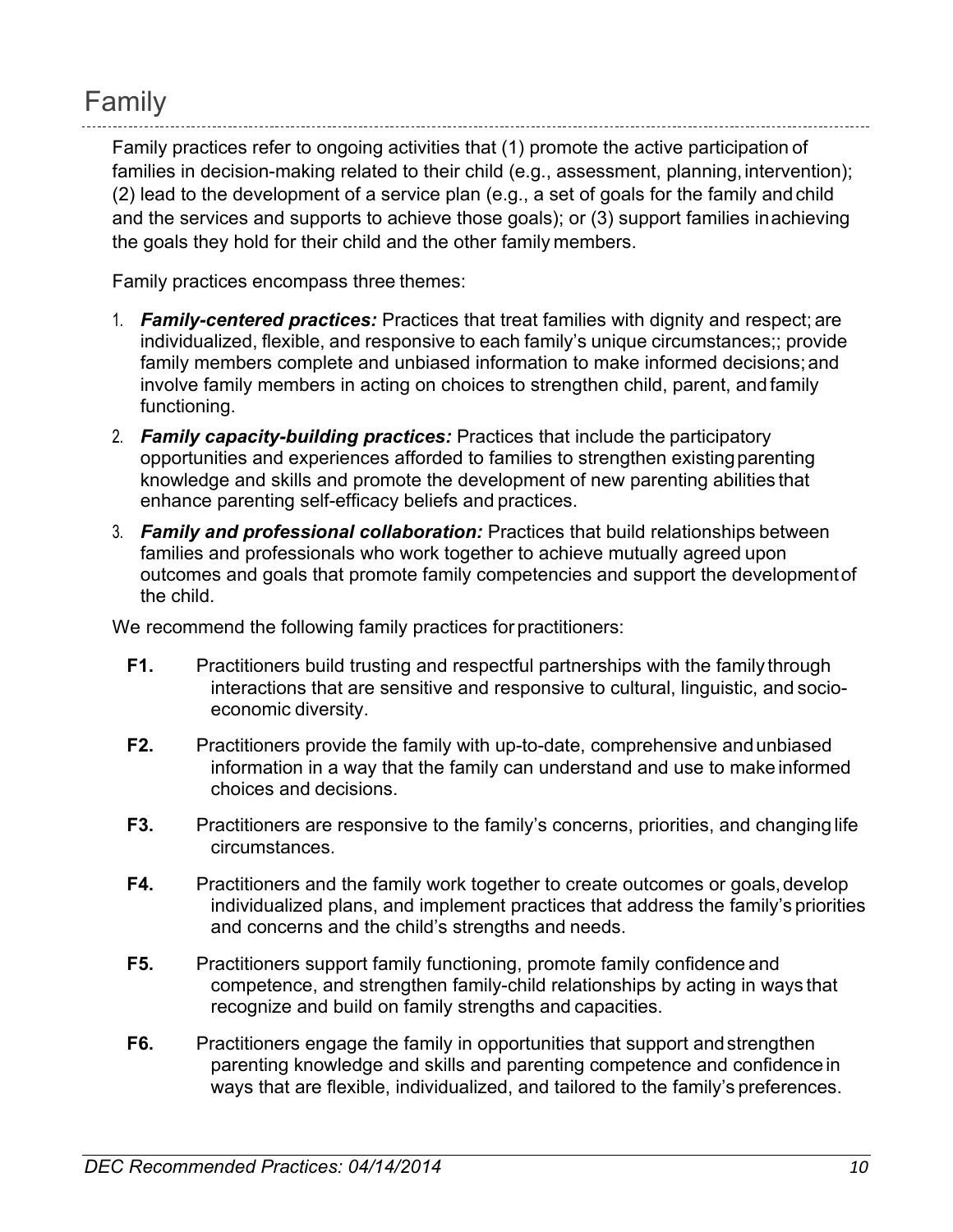- **F7.** Practitioners work with the family to identify, access, and use formal andinformal resources and supports to achieve family-identified outcomes or goals.
- **F8.** Practitioners provide the family of a young child who has or is at risk for developmental delay/disability, and who is a dual language learner, with information about the benefits of learning in multiple languages for the child's growth and development.
- **F9.** Practitioners help families know and understand their rights.
- **F10.** Practitioners inform families about leadership and advocacy skill-building opportunities and encourage those who are interested to participate.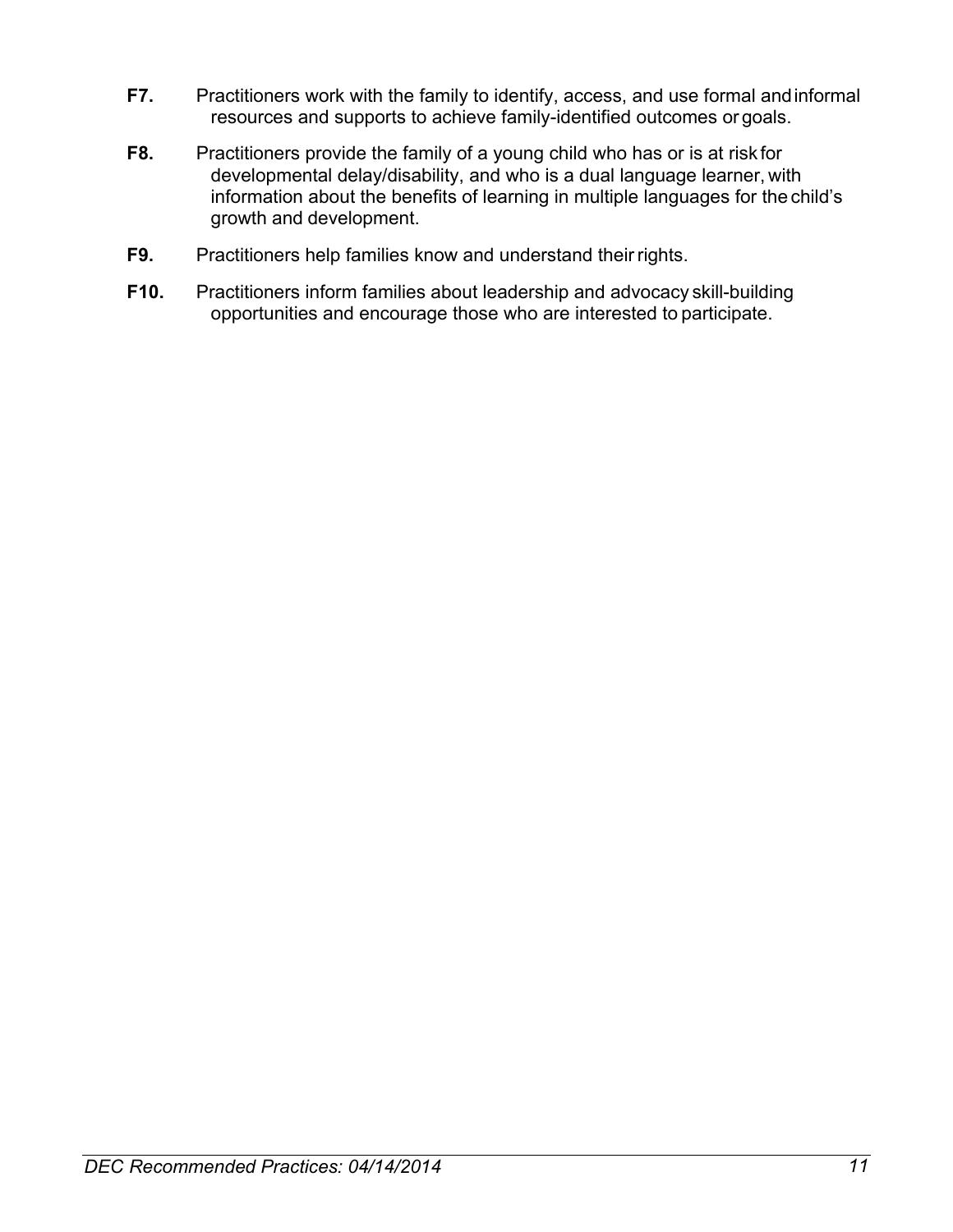# **Instruction**

Instructional practices are a cornerstone of early intervention and early childhood special education. Teachers, other practitioners, family members, and other caregivers use instructional practices to maximize learning and improve developmental and functional outcomes for young children who have or are at risk for developmental delays/disabilities.

Instructional practices are intentional and systematic strategies to inform what to teach, when to teach, how to evaluate the effects of teaching, and how to support andevaluate the quality of instructional practices implemented by others.

Instructional practices are a subset of intervention activities conducted by practitioners and parents. We use the term "instructional practices" rather than the terms "teaching practices" or "intervention" because instruction is the predominant term used in the research literature to refer to intentional and systematic strategies to maximize learning.

The recommended instructional practices below are written from the perspective of the practitioner. They may also be implemented by families or others who interact withthe child, often with support of the practitioner.

We recommend the following practices to support instruction:

- **INS1.** Practitioners, with the family, identify each child's strengths, preferences, and interests to engage the child in active learning.
- **INS2.** Practitioners, with the family, identify skills to target for instruction that helpa child become adaptive, competent, socially connected, and engaged and that promote learning in natural and inclusive environments.
- **INS3.** Practitioners gather and use data to inform decisions aboutindividualized instruction.
- **INS4.** Practitioners plan for and provide the level of support, accommodations, and adaptations needed for the child to access, participate, and learn withinand across activities and routines.
- **INS5.** Practitioners embed instruction within and across routines, activities,and environments to provide contextually relevant learning opportunities.
- **INS6.** Practitioners use systematic instructional strategies with fidelity to teachskills and to promote child engagement and learning.
- **INS7.** Practitioners use explicit feedback and consequences to increasechild engagement, play, and skills.
- **INS8.** Practitioners use peer-mediated intervention to teach skills and to promotechild engagement and learning.
- **INS9.** Practitioners use functional assessment and related prevention, promotion,and intervention strategies across environments to prevent and address challenging behavior.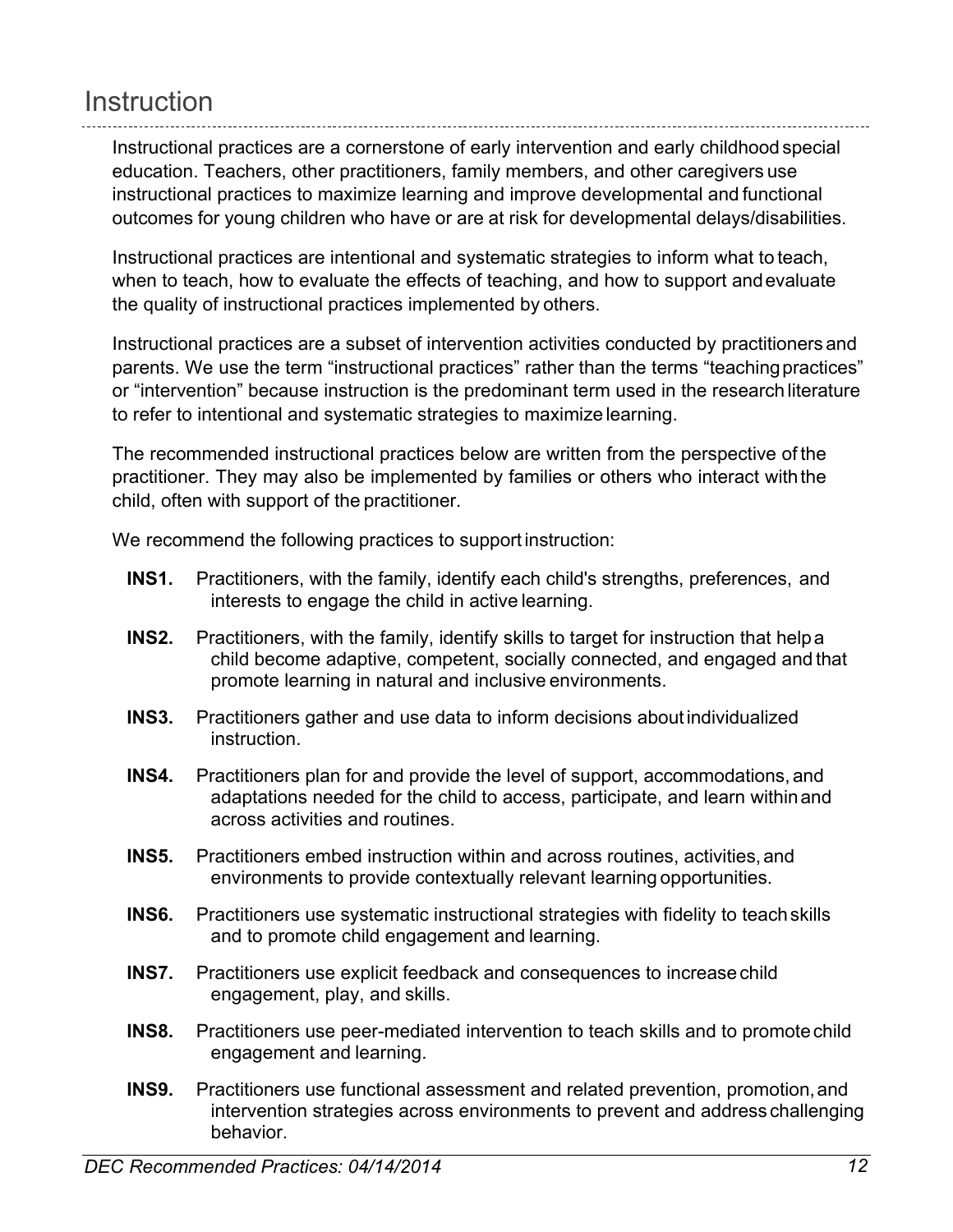- **INS10.** Practitioners implement the frequency, intensity, and duration of instruction needed to address the child's phase and pace of learning or the level of support needed by the family to achieve the child's outcomes or goals.
- **INS11.** Practitioners provide instructional support for young children with disabilities who are dual language learners to assist them in learning English and in continuing to develop skills through the use of their home language.
- **INS12.** Practitioners use and adapt specific instructional strategies that are effective for dual language learners when teaching English to children with disabilities.
- **INS13.** Practitioners use coaching or consultation strategies with primary caregivers or other adults to facilitate positive adult-child interactions and instruction intentionally designed to promote child learning and development.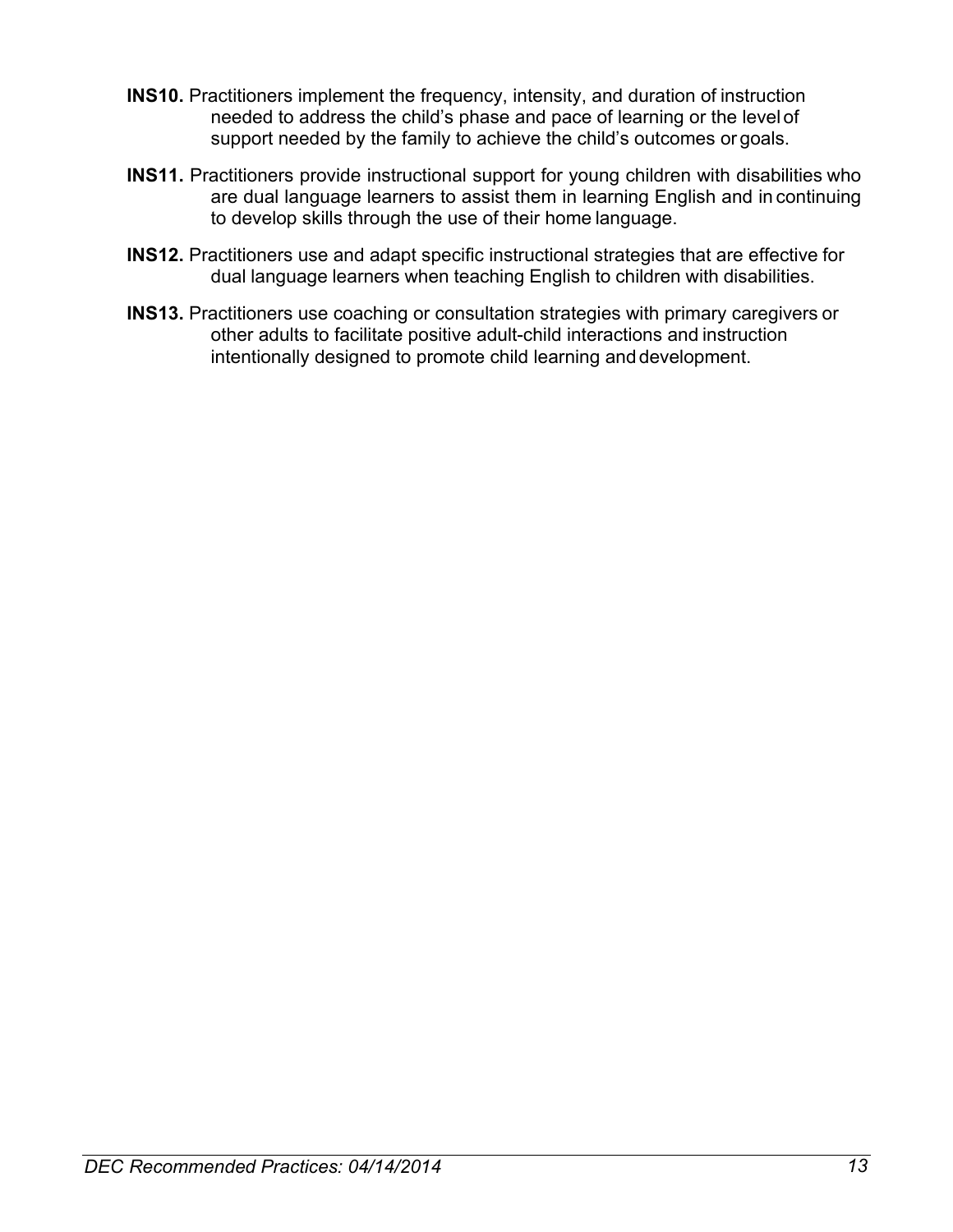# **Interaction**

Sensitive and responsive interactional practices are the foundation for promoting the development of a child's language and cognitive and emotional competence. These interactional practices are the basis for fostering all children's learning. For children who have or are at risk for developmental delays/disabilities, they represent a critical setof strategies for fostering children's social-emotional competence, communication, cognitive development, problem-solving, autonomy, and persistence.

We selected interactional practices to promote specific child outcomes, and these will vary depending on the child's developmental levels and cultural and linguistic background. Practitioners will plan specific ways to engage in these practices across environments, routines, and activities. In addition, practitioners will assist others in the child's life (family members, other caregivers, siblings, and peers) in learning sensitive and responsive ways to interact with the child and promote the child's development.

We recommend the following practices to support interaction:

- **INT1.** Practitioners promote the child's social-emotional development by observing, interpreting, and responding contingently to the range of the child'semotional expressions.
- **INT2.** Practitioners promote the child's social development by encouraging the child to initiate or sustain positive interactions with other children and adults during routines and activities through modeling, teaching, feedback, or other typesof guided support.
- **INT3.** Practitioners promote the child's communication development by observing, interpreting, responding contingently, and providing natural consequences for the child's verbal and non-verbal communication and by using language to label and expand on the child's requests, needs, preferences, or interests.
- **INT4.** Practitioners promote the child's cognitive development by observing, interpreting, and responding intentionally to the child's exploration, play,and social activity by joining in and expanding on the child's focus, actions, and intent.
- **INT5.** Practitioners promote the child's problem-solving behavior by observing, interpreting, and scaffolding in response to the child's growing level of autonomy and self-regulation.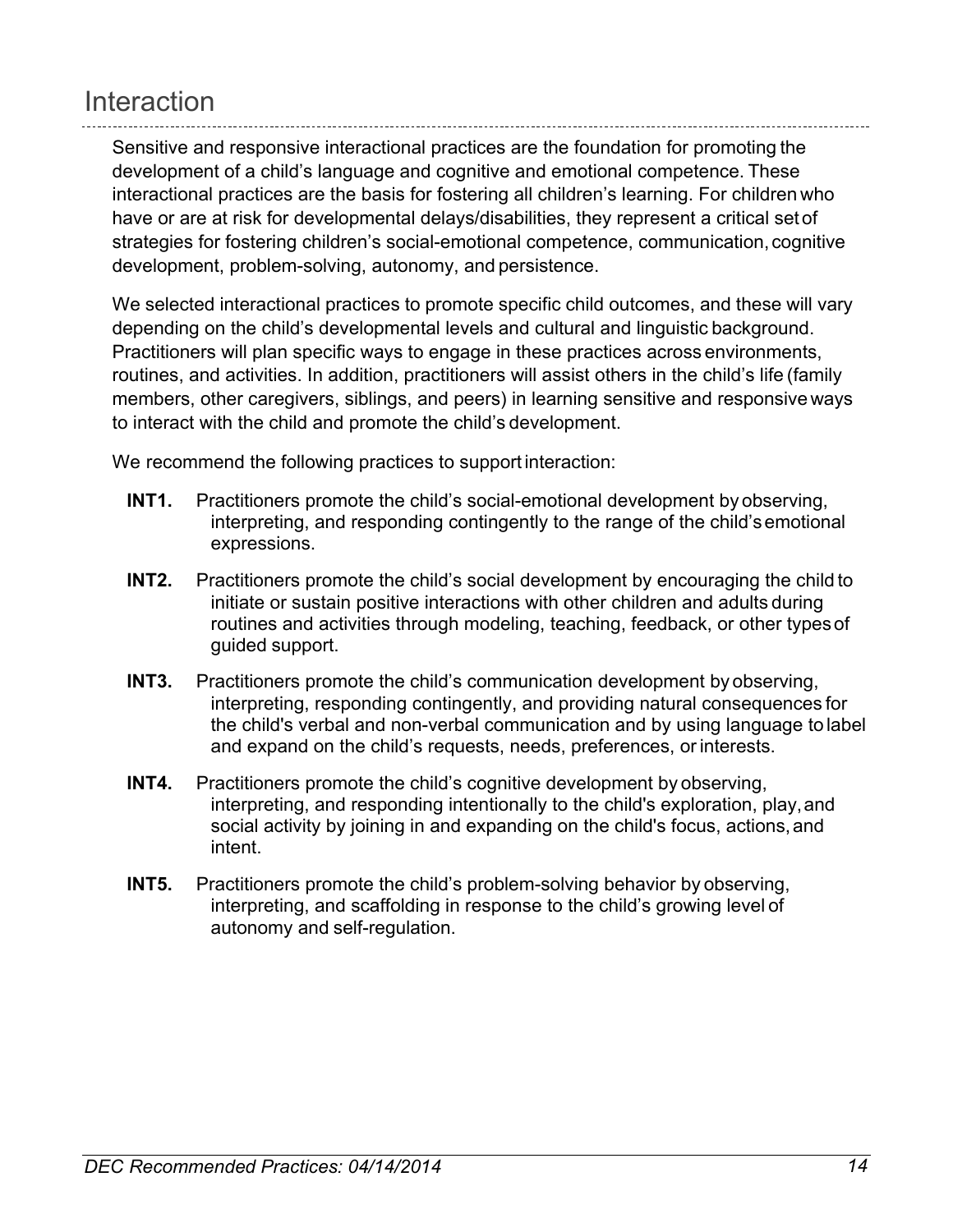# Teaming and Collaboration

Educational programs and services for young children who have or are at risk for developmental delays and disabilities, by their nature, always involve more than one adult. The quality of the relationships and interactions among these adults affects the success of these programs. Teaming and collaboration practices are those that promote and sustain collaborative adult partnerships, relationships, and ongoing interactions to ensure that programs and services achieve desired child and family outcomes andgoals.

It is a given that the family is an essential member of the team and that the team includes practitioners from multiple disciplines as needed. The teaming and collaborationpractices we present include strategies for interacting and sharing knowledge and expertise inways that are respectful, supportive, enhance capacity, and are culturally sensitive.

We recommend the following practices to support teaming and collaboration:

- **TC1.** Practitioners representing multiple disciplines and families work together as a team to plan and implement supports and services to meet the unique needs of each child and family.
- **TC2.** Practitioners and families work together as a team to systematically andregularly exchange expertise, knowledge, and information to build team capacity and jointly solve problems, plan, and implement interventions.
- **TC3.** Practitioners use communication and group facilitation strategies toenhance team functioning and interpersonal relationships with and among team members.
- **TC4.** Team members assist each other to discover and access community-based services and other informal and formal resources to meet family-identified child or family needs.
- **TC5.** Practitioners and families may collaborate with each other to identifyone practitioner from the team who serves as the primary liaison between the family and other team members based on child and family priorities and needs.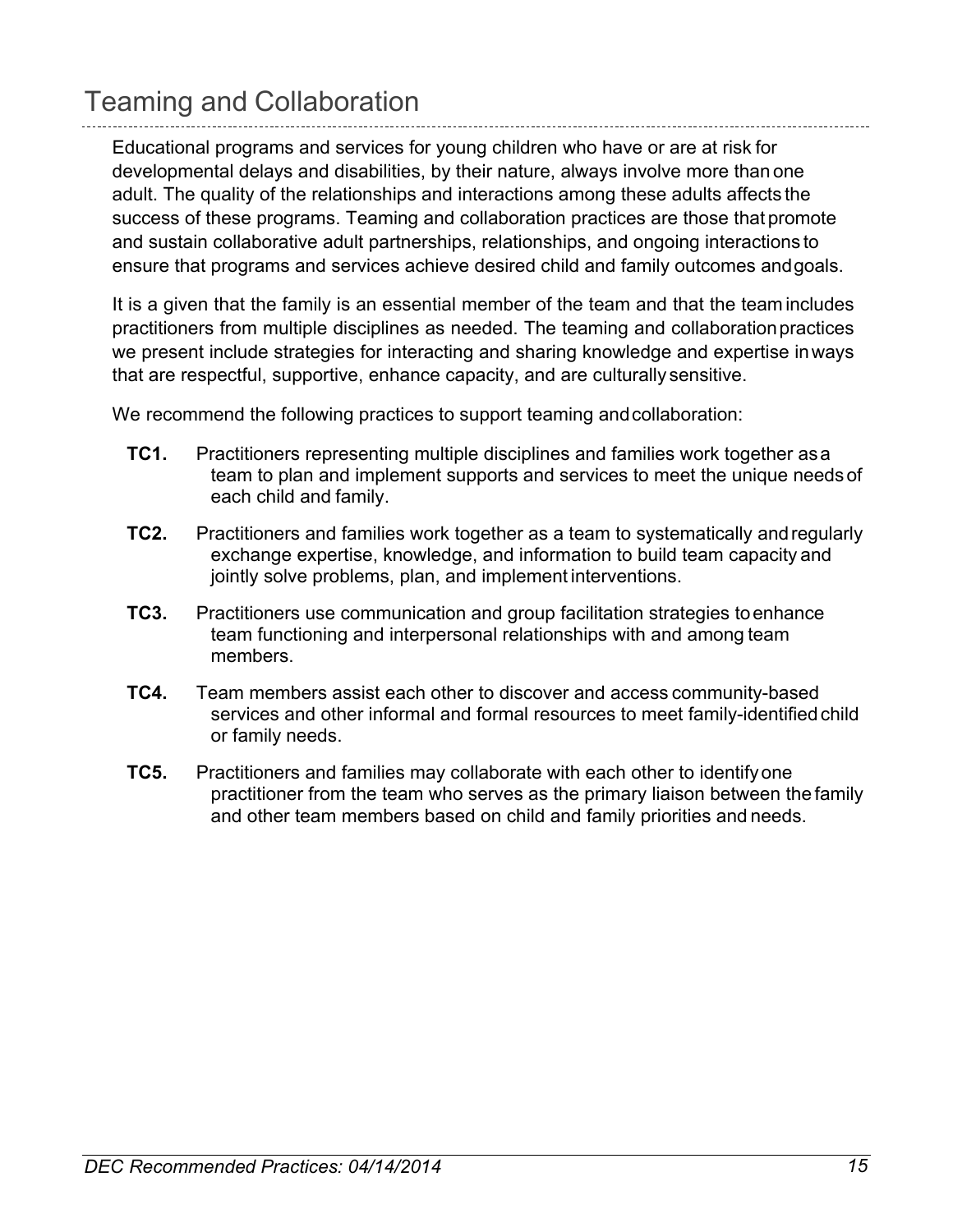# **Transition**

Transition refers to the events, activities, and processes associated with key changes between environments or programs during the early childhood years and the practicesthat support the adjustment of the child and family to the new setting. These changes occur at the transition from hospital to home, the transition into early intervention (Part C)programs, the transition out of early intervention to community early childhood programs, thetransition into Part B/619, and the transition to kindergarten or school-age programs.

Transition is a process that generally involves many activities on the part of thepractitioner in collaboration with the family. As with other life transitions or changes, positive relationships—in this case positive teacher-child and practitioner-family relationships—are associated with greater satisfaction, better adjustment, and better childoutcomes.

We recommend the following practices associated with transition:

- **TR1.** Practitioners in sending and receiving programs exchange information before, during, and after transition about practices most likely to support the child's successful adjustment and positive outcomes.
- **TR2.** Practitioners use a variety of planned and timely strategies with the childand family before, during, and after the transition to support successful adjustment and positive outcomes for both the child and family.

## **Citations**

- Copple, C., & Bredekamp, S. (2009). *Developmentally appropriate practice in early childhood programs serving children from birth through age 8* (3rd ed.). Washington, DC: NAEYC.
- DEC/NAEYC. (2009). *Early childhood inclusion: A joint position statement of theDivision*  for Early Childhood (DEC) and the National Association for the Education of Young *Children (NAEYC).* Retrieved from DEC website: http://www.dec-sped.org/papers